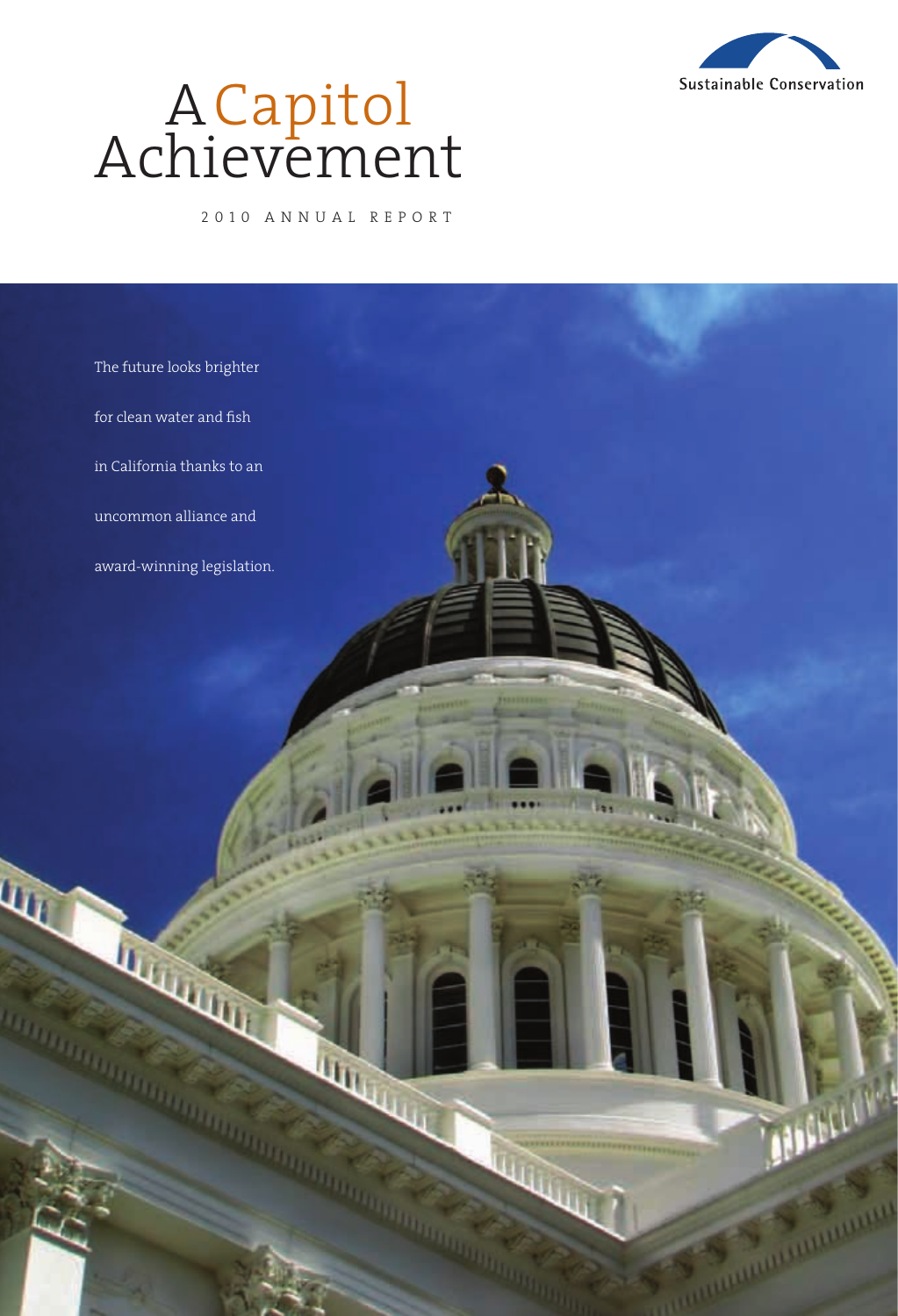

**"Since my early days as Board Chairman, I believed Sustainable Conservation would transform entire industries while solving California's most pressing environmental problems. With the passage of our landmark law, that day has come."**

 **– Russell Siegelman, Board Chairman**

## **Dear Friends,**

When I became Board Chairman in 2002, I believed Sustainable Conservation would transform entire industries while solving major environmental issues in ways that make good business sense. At the time, many felt my belief to be more of a dream because Sustainable Conservation had yet to come into its own.

I believed the "dream" because I saw the power of Sustainable Conservation's model of collaboration, the determination and talent of its leadership, and the commitment on the part of its expanding base of supporters. Many years later that dream is realized – with the fruition of a 14-year effort that culminated in the passage of landmark legislation, Senate Bill 346, that promotes clean water and healthy wildlife on an international scale.

The legislation resulted from a deep and lasting partnership between Sustainable Conservation, the brake industry, government agencies and other environmental advocates. Sustainable Conservation's role as the honest broker among potentially alliance prospered. In fact, many people familiar with California politics say they have never seen a more cohesive coalition of business and environmental interests. If there was ever an example of how to effect environmental and business change, this was it.

As proud as I am of SB 346, Sustainable Conservation realizes that creating a truly sustainable California requires a lot more work. Addressing the challenges ahead, like a changing climate and vanishing species, will require harnessing the power of the private sector to forge creative solutions. These challenges require a leader who can drive technological and business innovation, as well as deliver on-the-ground results. An organization that has the proven talent and track record to take on difficult tasks in ways that no one else can.

Spearheading SB 346 is just one example of how Sustainable Conservation delivers. That's why I'm proud to serve on its board, and continue to believe its unique brand of environmental problem-solving – and the team that makes it possible – deserve your support.



Russell Siegelman Board Chairman

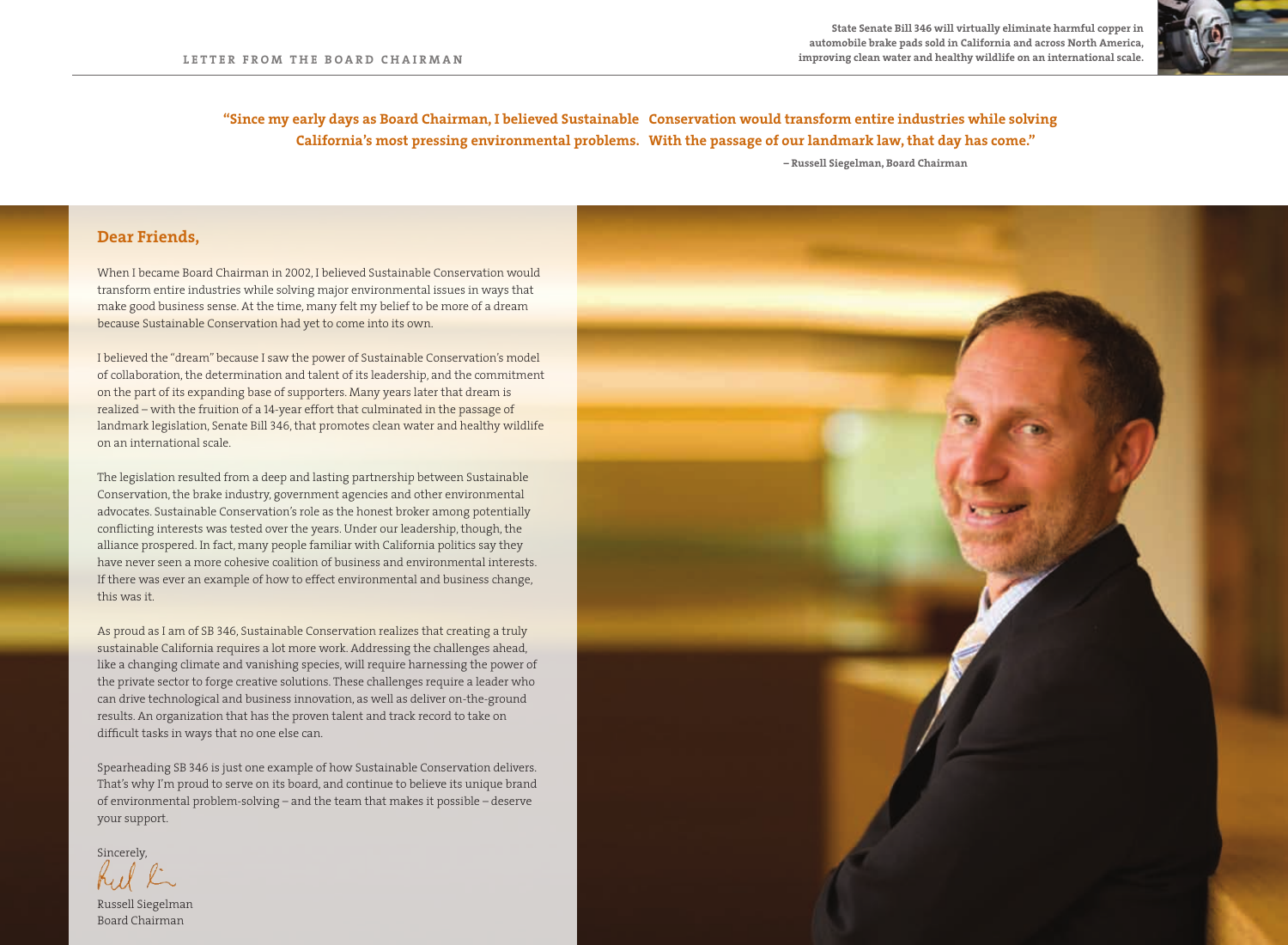

**Each time drivers step on their brakes, small amounts of copper are released into the environment and end up in waterways. Brakes account for up to 60% of all copper in urban storm water runoff statewide.**

> **"This landmark law enhances water quality and the health of aquatic species like endangered California salmon, whose ability to detect predators and find their spawning grounds is severely impaired by copper."**



 **– Michael Endicott, Resource Sustainability Advocate, Sierra Club California**



## **The biggest news of 2010 isn't very big at all. It's actually a fish … salmon.**

Once the stuff of legends – the first California explorers depicted them as choking streams in massive migrations – salmon populations in the state have hit rock bottom.

Countless baby salmon hatched roughly three years ago in secluded mountain streams whose waters empty into the Sacramento-San Joaquin Delta. Since then, the tiny fish slinked great distances – some hundreds of miles – from their quiet birthplaces through the delta to the Golden Gate, slipping unnoticed by bustling Bay Area cities to mature in the nutrient-rich waters of the Pacific.

In 2010, a caravan of now-adult salmon numbering in the tens of thousands began their arduous trip back up the Delta to start families of their own – and stave off extinction.

### **A Perilous Homecoming**

Major obstacles to their migration included fishing, shallower and warmer streams due to diversions, sediment that clogs waterways and buries critical spawning habitat, and invasive species that prey on and compete with salmon for resources. Surprisingly, the brakes on our cars were, too – something that connects nearly all of us to their plight.

Every time you step on your brakes, small amounts of copper residue are deposited on roadways and wind up in waterways like the San Francisco Bay – liquid highways along which these imperiled fish travel. California drivers use their brakes hundreds of millions of times a day, so the cumulative impact of copper is severe. Once dissolved in water, copper can impair salmon's ability to detect predators and find their way back to spawning streams, two essential requirements if they're to rebound.

2010, though, was a year of hope. After more than 14 years of leading a diverse publicprivate alliance and groundbreaking science, Sustainable Conservation celebrated the passage of our landmark legislation, Senate Bill 346. It will virtually eliminate copper in brake pads sold in California and throughout North America.

Promoting clean water to help the state's endangered salmon thrive again is just the beginning ...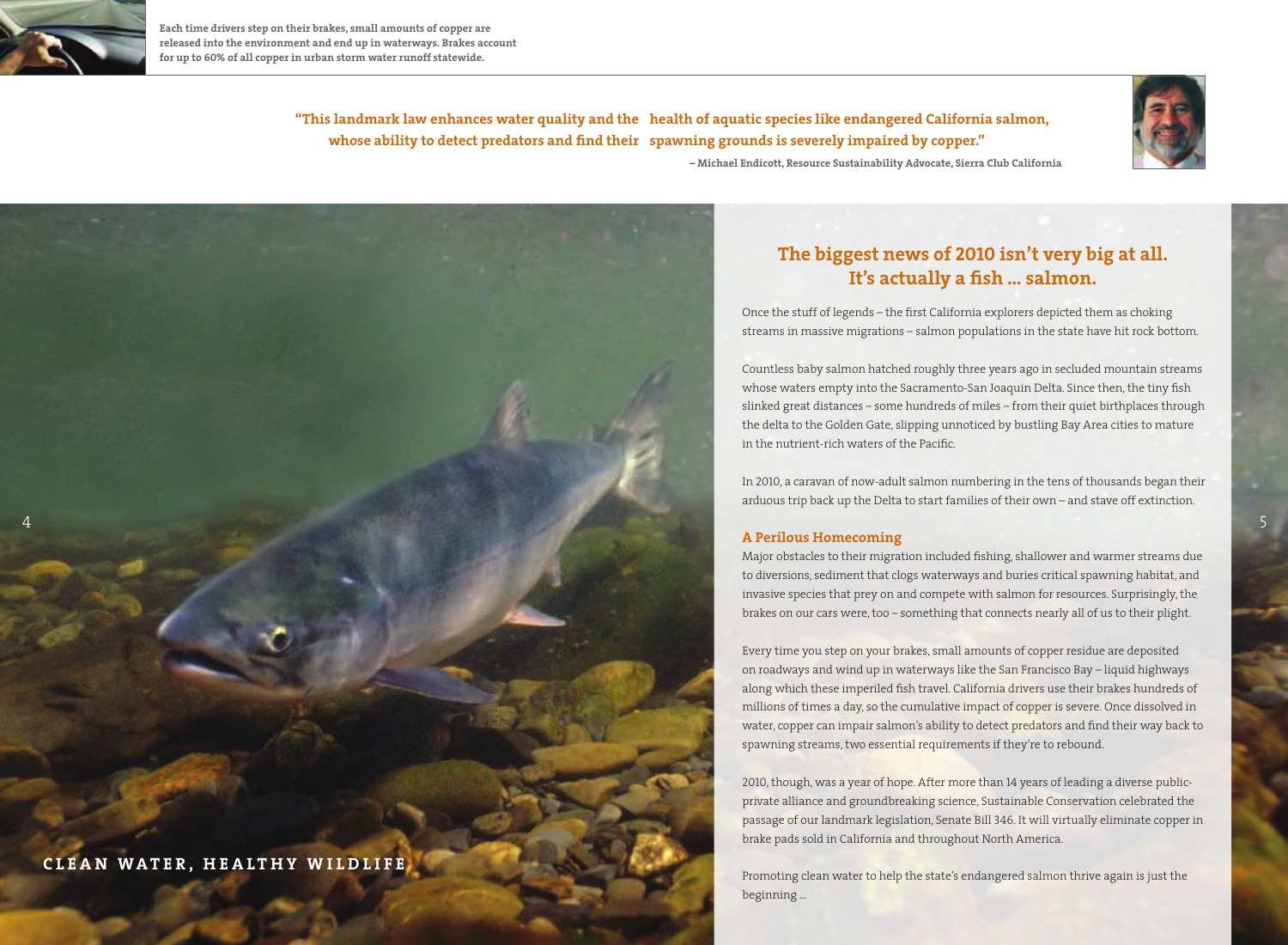

**CCEEB awarded Sustainable Conservation and the Alliance of Automobile Manufacturers the prestigious 2011 Edmund G. "Pat" Brown Award for phasing out copper in brake pads in a way that benefits both the environment and business.**

> **"Sustainable Conservation's focus on an equitable solution with resolute but realistic time frames made this legislation possible, with the support of the brake industry."**



**– Bob Peters, Chief Engineer, Akebono Brake Corporation**



## **Support for a Vital Industry**

The brake business is tough … thin profit margins, unpredictable prices for raw materials, fierce competition on an international scale. You might think that an aggressive law like Senate Bill 346 that rewrites the rules for this multi-billon-dollar industry would raise its ire. Think again.

### **Setting the Standard**

Sustainable Conservation's bill requires manufacturers to reduce the use of copper in brake pads sold in California to no more than 5% by 2021 and no more than 0.5% by 2025. Yet it benefits everyone in the brake business.

That's because all manufacturers will have to play by the same rules in developing copper-free alternatives. That way, companies can't unfairly undercut the rest of the industry by selling lessexpensive brakes containing copper or other harmful ingredients. SB 346 also gives the industry adequate time and flexibility to make the transition smoothly.

"Manufacturers want a healthy planet just like anyone, but fixing the problem also required taking the health of the industry into account," says Bob Peters, Chief Engineer at Akebono Brake Corporation. "Making sure we're all accountable to the same standards was critical in forging a truly sustainable solution."

The icing on the cake? Because California represents 12% of the global brake market – and manufacturers don't make different brakes for each state, instead using common formulations for the North American market – Sustainable Conservation's law means copper-free brakes for the entire continent.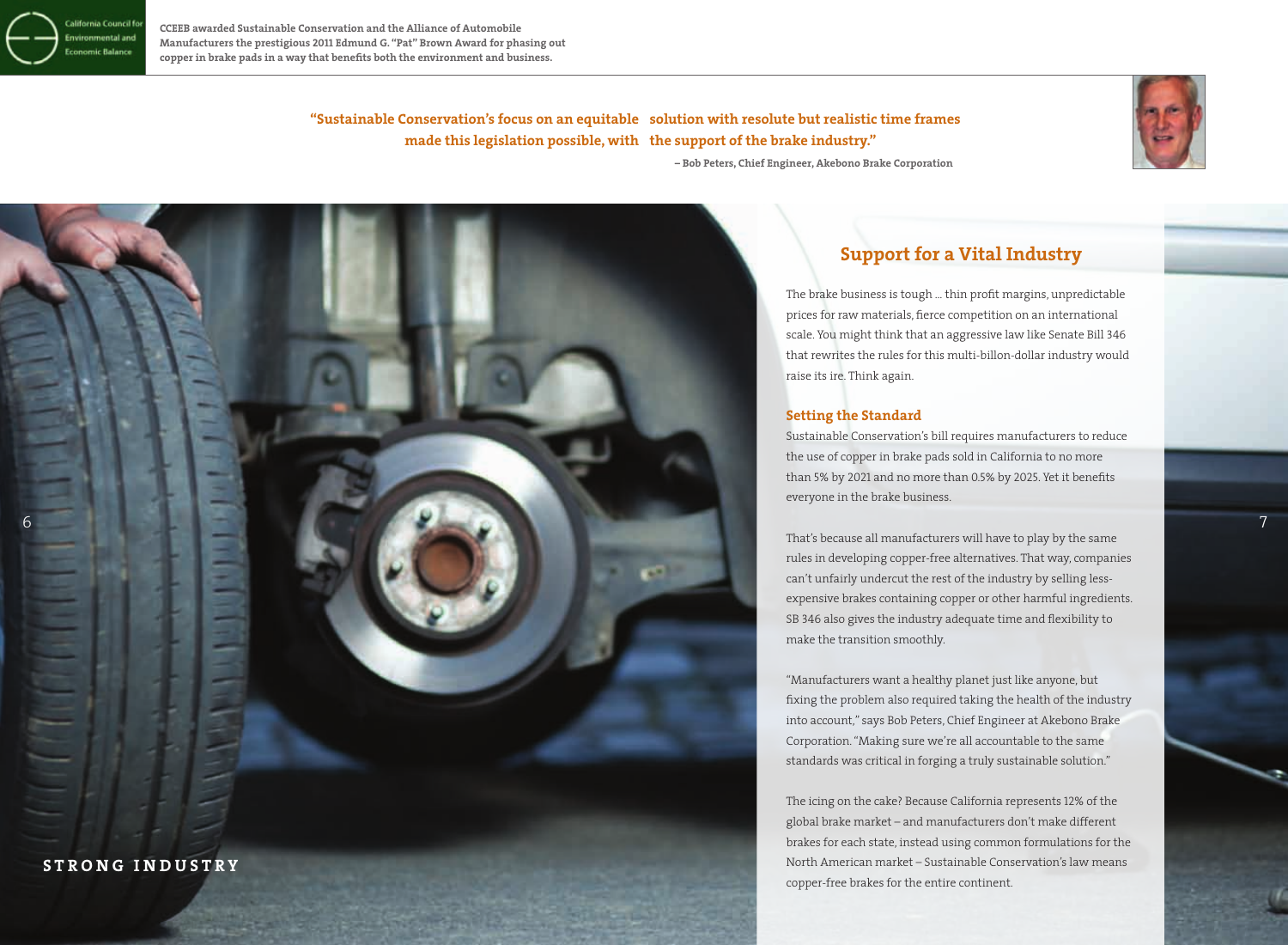

**To ensure Senate Bill 346 was based on sound science, Sustainable Conservation oversaw years of comprehensive air, surface water and marine studies with top scientists.**



**"Sustainable Conservation led the auto industry, government agencies and elected officials to prevent copper pollution at its source. This is a significant cost-saver for state and local pollution control."**

**–Alexis Strauss, Water Division Director, US Environmental Protection Agency (Region 9)**



## **Relief for Cash-Strapped Cities**

The poster child for how Sustainable Conservation's law benefits cities is San Diego (pictured). It faces some of the strictest limits on copper pollution in all of California. By helping cities avoid potentially billions of dollars in new water treatment plants and expensive fines for not meeting water-quality standards, Senate Bill 346 enables local governments throughout the state to redirect much-needed funds to other critical needs.

"City budgets are tighter than ever before, and we need to ensure we're spending money wisely and at the right time," explains Ruth Kolb, the City of San Diego's Storm Water Program San Diego, and every city across the state, make that happen."

## **Stopping Pollution Before It Starts**

A key strategy to restore once-healthy California waterways is to prevent pollution in the first place, instead of trying to clean it up once it has escaped into rivers and streams. After-the-fact cleanup can be nearly impossible to achieve and is expensive.

"The US Environmental Protection Agency is working with state and local governments to clean up California's rivers, bays and coastline," states Alexis Strauss, Water Division Director for the US EPA (Region 9). "SB 346 allows us to protect water quality and marine life by avoiding pollution from the outset."

SB 346 also ensures new brake materials that replace copper will be safe for salmon, other aquatic wildlife and drivers.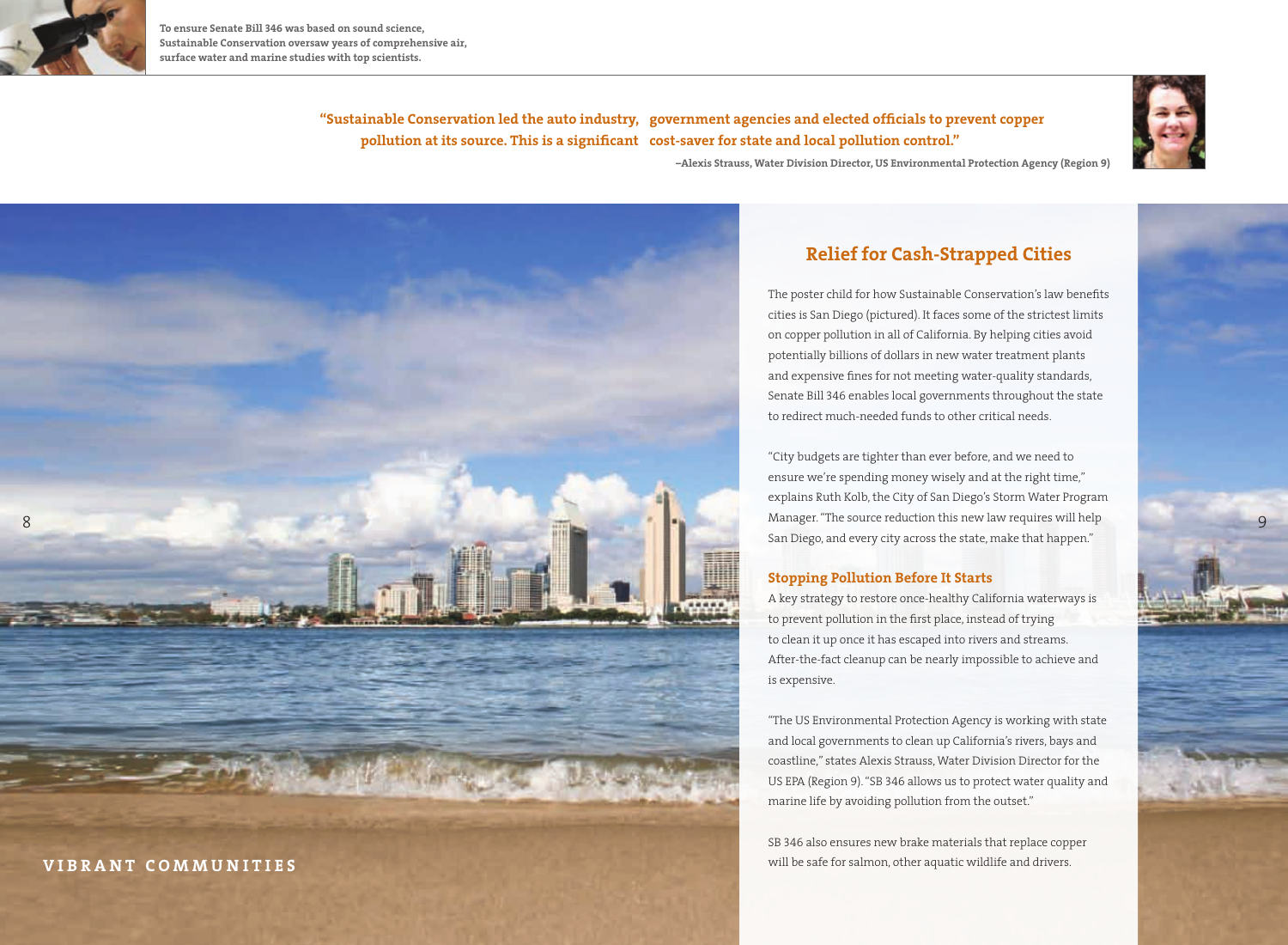

**Influenced by Sustainable Conservation's bill, Washington State also passed legislation requiring copper reductions in brakes – with similar bills introduced in New York, Rhode Island, Oregon and Maryland.**

> **"With Sustainable Conservation serving as the honest broker, we established a rare bipartisan consensus in Sacramento to protect the environment and give the industry the flexibility to develop safe, effective alternatives." – California Senator Christine Kehoe (D-San Diego)**



## **The Sustainable Conservation Difference**

Passing Senate Bill 346 into law underscores the power of Sustainable Conservation's approach to solving California's most pressing environmental problems: collaboration over confrontation, tangible results over politics.

Under our leadership during the last 14 years, a first-of-its-kind alliance of brake manufacturers, storm water agencies and environmental advocates came together to address the impacts of copper on water quality and wildlife.

Sustainable Conservation led the partners in completing rigorous studies to understand the copper problem fully and ensure the solution was based on sound science. With active involvement from all parties, the group developed awardwinning legislation that promotes clean water and healthy wildlife, and gives the brake industry the time and flexibility to develop brakes that are safe both for the environment and drivers. The new law also helps cities and government agencies meet crucial clean-water standards more quickly and costeffectively.

## **Legislation Everyone Can Support**

The Sustainable Conservation-led alliance to pass SB 346 proves that when environmental, business and government leaders focus on common goals, California can enact effective policy that works for all. That's why our bill received rare bipartisan support – passing the State Assembly 70-3 and Senate 31-6 – and is regarded by many to be one of the most important environmental bills of 2010.

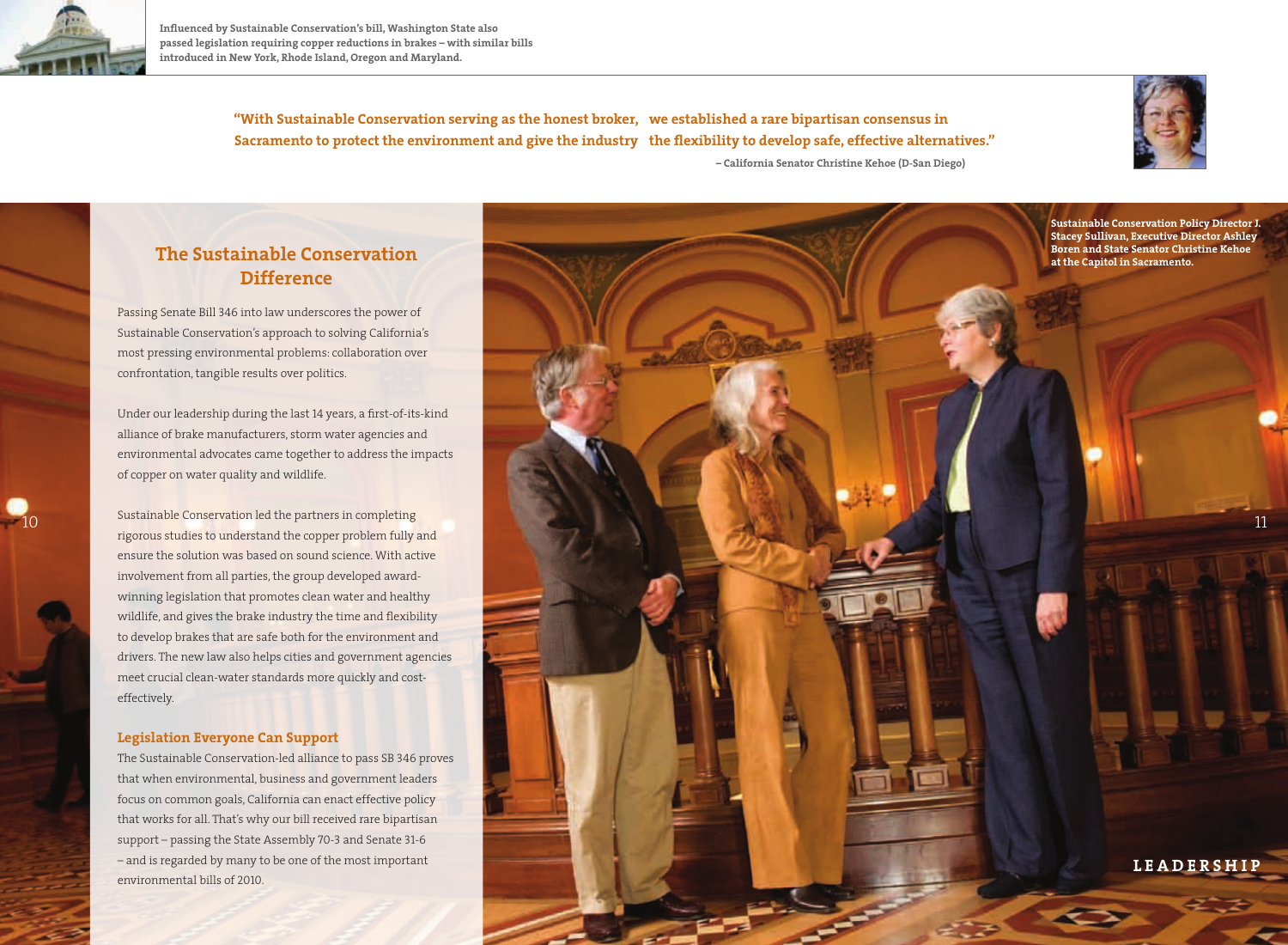## **Support and Revenue**

| 54% Foundation Grants        |  |
|------------------------------|--|
|                              |  |
| 32% Individual Contributions |  |
|                              |  |
| 11% Government Grants        |  |
|                              |  |
| 3% Other                     |  |
|                              |  |
| <b>Expenses</b>              |  |
|                              |  |
| 77% Program                  |  |
|                              |  |

| <b>Foundation Grants</b> | \$1,442,751 |
|--------------------------|-------------|

**Statement of Activities**

| Individual Contributions         | \$          | 868,524     |  |
|----------------------------------|-------------|-------------|--|
| Government Grants                | \$          | 290,572     |  |
| Other                            | \$          | 77,940      |  |
| <b>Total Support and Revenue</b> | \$2,679,787 |             |  |
|                                  |             |             |  |
| Program                          |             | \$2,140,151 |  |
| General and Administrative       | \$          | 325,977     |  |
| Fundraising                      | \$          | 297,774     |  |
| <b>Total Expenses</b>            | \$2,763,902 |             |  |
|                                  |             |             |  |
| Net Assets Beginning of Year     |             | \$2,652,652 |  |
| Net Assets End of Year           | \$2,658,424 |             |  |
| <b>Change in Net Assets</b>      | \$          | 5,772       |  |

**BOARD** Chuck Ahlem Chris Buchbinder, Treasurer John Dawson, Vice Chair Kimberley Delfino Dan Dooley Steve Gross Laura Hattendorf, Co-Founder, Secretary Chip Koch Cynthia Hunter Lang Steve McCormick Richard Morrison Wendy Pulling Tina Quinn, Co-Founder Russell Siegelman, Board Chairman Mark Valentine

### **ADVISORY BOARD**

David Anderson Deborah Anderson Joe Bagley Paul Betancourt Frank Boren, Co-Founder Frank Casey Don Bransford Louis Calcagno Ralph Cavanagh Dan Emmett Bob Epstein John Finegan Charlene Harvey Jennifer Hernandez Winston Hickox Kristine Johnson Rich Kelley Bob Kirkwood Sally Liu Felicia Marcus Jerry Meral Nancy Miljanich Daniel Mountjoy Mary Nichols Adán Ortega, Jr. Rebecca Patton Greg Rosston Deborah Schmall Rebecca Shaw Barton "Buzz" Thompson, Jr. Allison Harvey Turner Stanley Van Vleck Paul Wenger

### **STAFF**

Ashley Boren, Executive Director Leah Katz-Ahmadi, Grants Manager Cristina Reis de Araujo, Controller Ladi Asgill, Senior Project Manager Susanna Aulbach, Grants and Contracts Administrator John Cardoza, Project Associate Robyn Carliss, Creative Specialist – Development and Communications Joseph Choperena, Senior Project Manager Christiana Conser, Project Manager Susan Corlett, Director of Development and Communications Allen Dusault, Program Director Pam Igelsrud, Office Coordinator and Administrative Assistant Alex Karolyi, Associate Director of Communications Kelli McCune, Project Manager Greg Richardson, Project Associate Erik Schmidt, Senior Research Analyst Pamela Sergio, Director of Human Resources and Administration J. Stacey Sullivan, Policy Director Lisa Thompson, Senior Project Manager Kathy Viatella, Managing Director of Programs

19

**DESIGNED BY:** SAN FRANCISCO ART DEPARTMENT **PHOTOS BY:** PAOLO VESCIA AND ROBYN CARLISS



12% General and Administrative



11% Fundraising